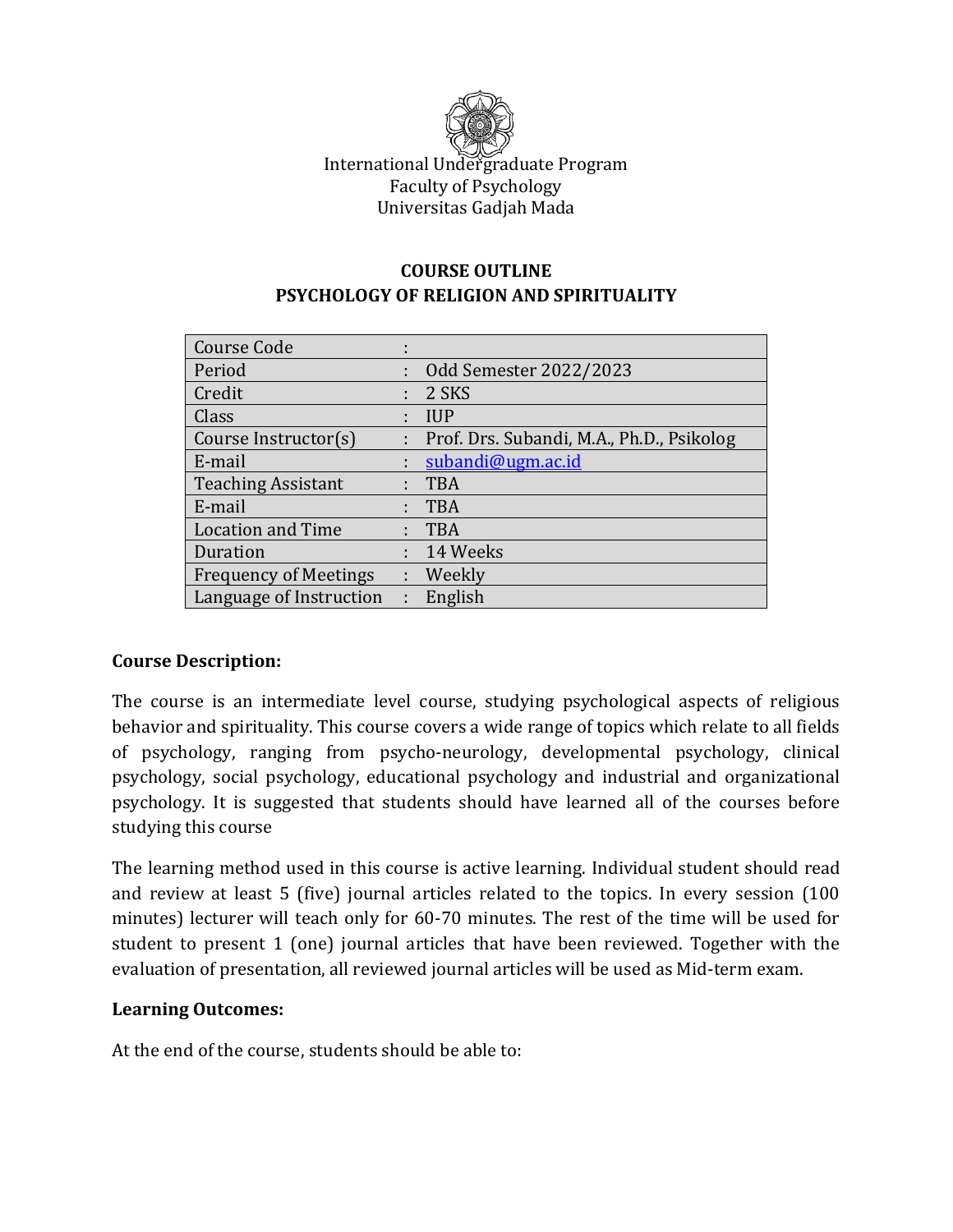- 1. Identify many different kinds of religious and spiritual phenomena in the society and around the world [REMEMBERING]
- 2. Explain psychological aspects underlie religious behaviors and spiritual experiences (UNDERSTANDING)
- 3. Analyze specific religious and spiritual phenomena from the perspective of psychological theories [ANALYSING]
- 4. Utilize the understanding of psychology of religion and spirituality to enhance positive religious behavior and spiritual experience (APPLYING).

#### **Course Time Table:**

| <b>Week</b>                        | <b>Topics</b>                                                                                                                | <b>Learning Method</b>                      |  |  |
|------------------------------------|------------------------------------------------------------------------------------------------------------------------------|---------------------------------------------|--|--|
| $\mathbf 1$                        | Introduction:<br>- Different between religion and spirituality<br>- Mapping all religion and spiritual group in<br>the World | 1. Lecture.<br>2. Presentation.             |  |  |
| $\overline{2}$                     | Biological and Psychoneurological basis of<br>religion                                                                       | 1. Lecture.<br>2. Video                     |  |  |
| 3                                  | Cognitive and other psychological theories<br>of religion.                                                                   | 1. Lecture.<br>2. Presentation.             |  |  |
| $\overline{4}$                     | Religion and spirituality in childhood                                                                                       | 1. Lecture<br>2. Video.<br>3. Presentation. |  |  |
| 5                                  | Religion and spirituality in adolescence                                                                                     | 1. Lecture.<br>2. Presentation.             |  |  |
| 6                                  | Religion, spirituality in adult life and later<br>life                                                                       | 1. Lecture.<br>2. Presentation.             |  |  |
| 7                                  | Concept, Construct and instruments of<br>Religiosity and spirituality                                                        | 1. Lecture.<br>2. Presentation.             |  |  |
|                                    | <b>Mid-Term Examination:</b>                                                                                                 |                                             |  |  |
| Closed-book, paper and pencil test |                                                                                                                              |                                             |  |  |
| 8                                  | Psychological theories of religiosity and<br>spirituality: psychoanalytic and Behavior<br>perspectives                       | 1. Lecture.<br>2. Presentation.             |  |  |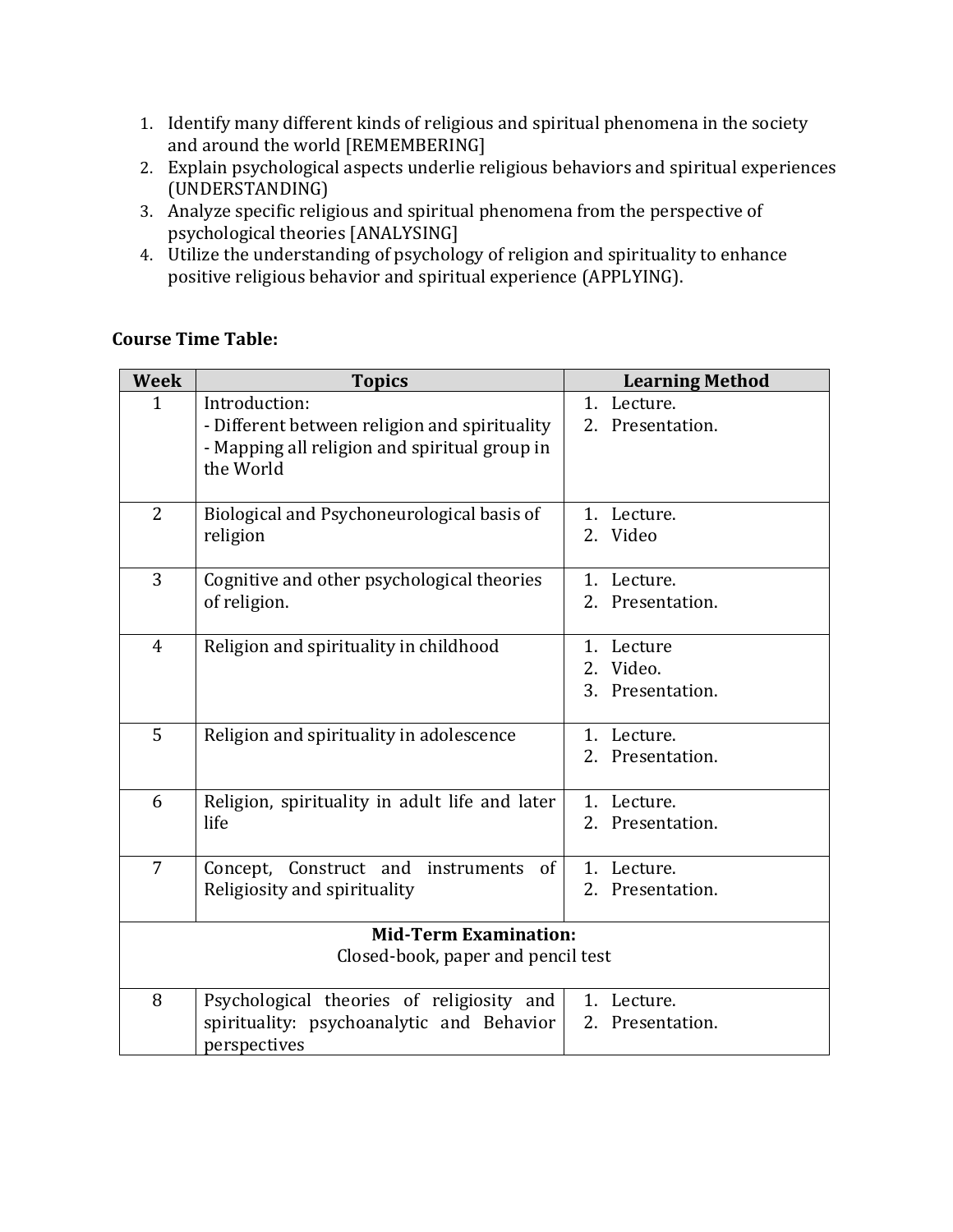| 9                        | Psychological theories of religiosity and<br>spirituality: humanistic and transpersonal<br>perspectives | 1. Lecture.<br>2. Presentation.                       |  |
|--------------------------|---------------------------------------------------------------------------------------------------------|-------------------------------------------------------|--|
| 10                       | Religion, spirituality and mental health                                                                | 1. Lecture.<br>2. Presentation.                       |  |
| 11                       | Field work: Religious therapy for drug<br>addicts and mentally ill patient                              |                                                       |  |
| 12                       | Psychological aspects of Religious fanatic<br>and fundamentalism                                        | 1. Lecture<br>2. Video.<br>3.<br>Presentation.        |  |
| 13                       | Religion and spirituality at work place                                                                 | $1_{-}$<br>Lecture<br>2 <sub>1</sub><br>Presentation. |  |
| 14                       | Religious and spiritual experiences: cosmic<br>and mystical experiences                                 | 1. Lecture.<br>2. Presentation.                       |  |
| <b>READING WEEK</b>      |                                                                                                         |                                                       |  |
| <b>FINAL EXAMINATION</b> |                                                                                                         |                                                       |  |

#### **Required Readings:**

- 1. Hood, R.W. Hill, P.C.; & Spilka, B. 2009. *The Psychology of Religion, Fourth Edition: An Empirical Approach.* New York: The Guilford Press
- 2. Paloutzian, R.F. and Park, C.L (Eds). 2005. *The handbook of Psychology of Religion and Spirituality.* New York: The Guilford Press.
- 3. Subandi, MA; Chizanah, L; Subhan. 2021. Psychotheraputic Dimensions of an Islamic-Sufi-Based Rehabilitation Center: A Case Study. *Culture Medicine and Psychiatry.* https://doi.org/10.1007/s11013-021-09738-1

#### **Course Assessment:**

The final grade of the module will be compiled proportionally from the components below:

| 1. Final Exam    | $:40\%$ |
|------------------|---------|
| 2. Mid-term Exam | $:30\%$ |
| 3. Presentation  | :25%    |
| 4. Attendance    | $:5\%$  |

Please read further explanation of each assessment components:

| <b>Course Assessment</b> | <b>Description</b>                                                        | <b>Submission Deadline</b> |
|--------------------------|---------------------------------------------------------------------------|----------------------------|
| Presentation             | Presentation of 1 review and<br>critical analysis of a journal<br>article | Final date: TBA            |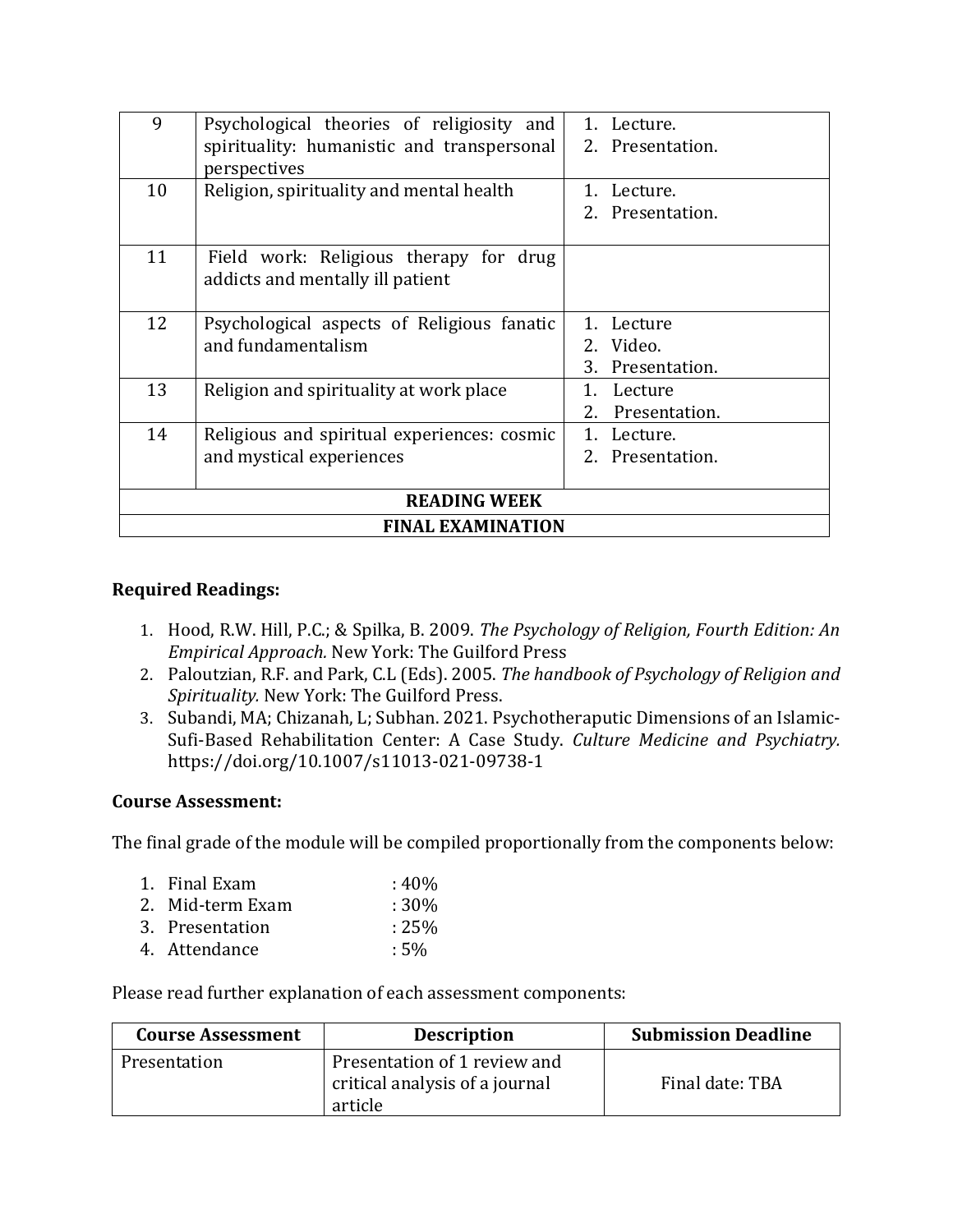| Mid-Term Exam | Review and critical analysis of 5<br>journal articles | Final date: TBA |
|---------------|-------------------------------------------------------|-----------------|
| Final Exam    | Paper for publication                                 | Final date: TBA |

 $*$  An assessment sheet will be given to you detailing the assignment guideline and marking criteria for each assessment.

#### **Attendance Policy:**

Attending to lecture demonstrate students learning commitments. As compliance to the Faculty Academic Regulation, students should attend to 75% of the total lectures, otherwise permission to attend final examination will be denied, leading to unsatisfactory grade obtained for this module.

## **Academic Integrity:**

Academic integrity is an ethical policy of academia in which students joining this course is not exempted from. Among the ethical behaviors highlighted in this course, but not limited to, are: (i) learning commitment, reflected as the students meet the attendance requirements, and (ii) honest behavior, demonstrated as the students' adherence to the nonplagiarism conduct. A breach of academic integrity can result in **FAILURE.**

### **Plagiarism Policy:**

Students should be fully aware that plagiarism is an unethical behavior which breaches academic integrity and therefore may cause serious sanctions, from an unsatisfactory grade to failure of the entire course. Overall, plagiarism is simply defined as presenting someone else's thoughts or work as your own. This action can vary from having inappropriate academic referencing to deliberate cheating.

Below is the types of plagiarism, students should be aware of:

- 1. **Copying**: using the identical or very similar words to the original text or idea without acknowledging the source. Although most of the time, this action is subject to absentmindedness, it can be perceived as a deliberate action to present someone else's work as our own.
- 2. **Inappropriate paraphrasing**: changing a few words and phrases while still retaining the original structure and content without giving credits to the original sources.
- 3. **Collusion**: denying the contribution of others and claiming the work as a person's individual work. Collusion also includes making your work available to another